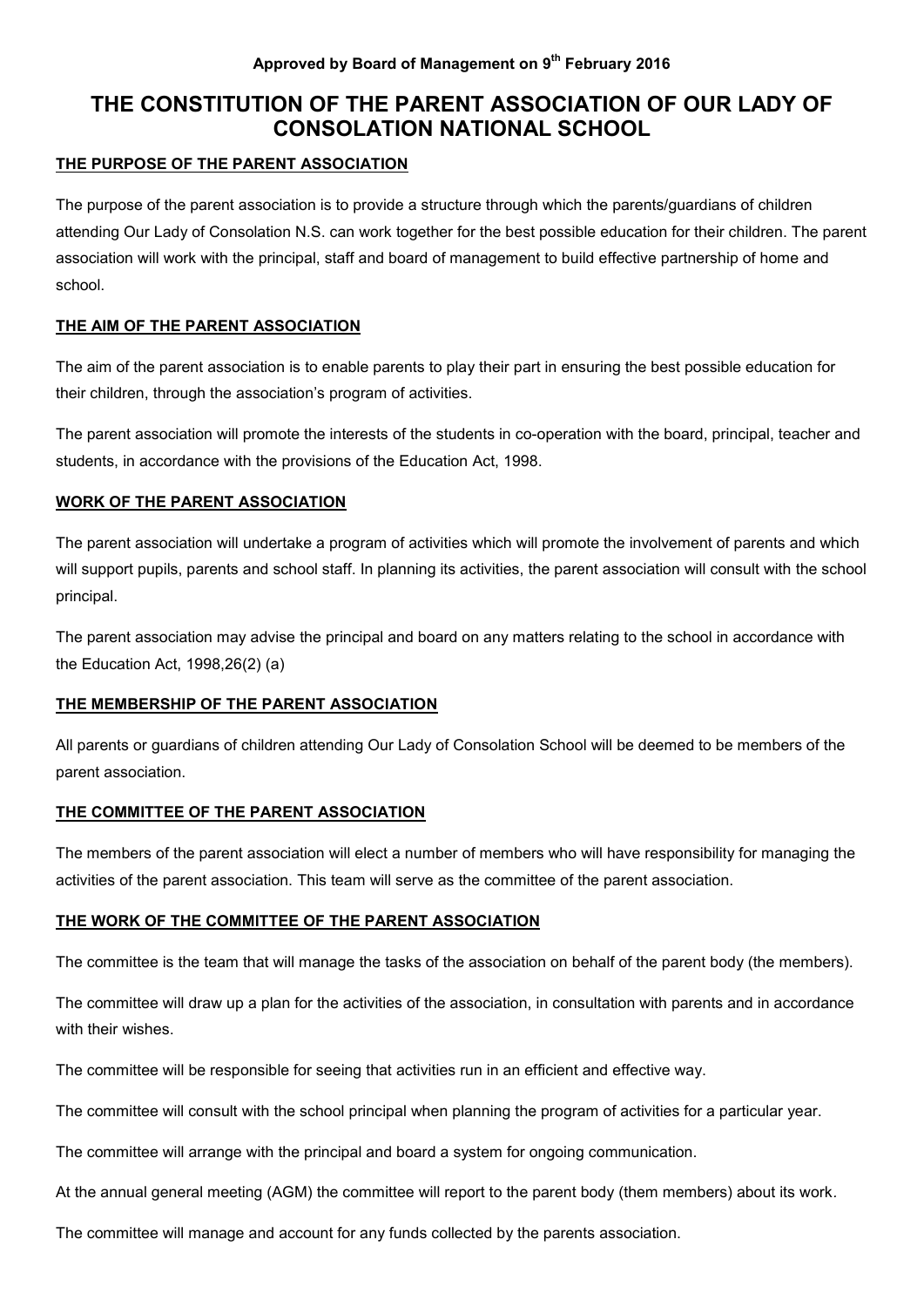### **Approved by Board of Management on 9th February 2016**

#### **MEMBERSHIP OF THE COMMITTEE**

The members of the committee will be elected each year at the AGM of the parent association.

The number of the committee will be a maximum of 12 with a minimum of 6.

Each member will be elected for one year. Members may go forward for election for a further year, providing they have a child in the school.

Parent representatives elected to the board of management are automatically members of the committee, but will not hold an officer post.

The committee may co-opt people onto the committee to assist in their work. Subcommittees can be set up or particular tasks. The subcommittees may also co-opt people to assist in their work. The subcommittees may not make decisions. They are accountable to the main committee.

#### **STEPPING DOWN FROM OFFICE**

A member may resign his/her position, without notice, at any time by informing an officer of the committee. Members of the committee should send their apologies when unable to attend any meeting. Anyone who fails to attend three (3) consecutive PA meetings, without apology, shall be deemed to have resigned, unless the committee decides otherwise. The individual shall be contacted in writing to this effect.

#### **COMMITTEE MEETINGS**

- The PA shall meet once per term during the school year.
- It may convene for extra meetings where required.
- Parents' representative on the BOM will be invited to all PA meetings.
- The quorum (number required for a valid meeting) shall be 50% of the current elected committee membership plus one.
- An agreed report should be sent to the principal after each P.A. meeting.
- The next meeting date should be agreed at each meeting.
- Members should be informed of any changes one week in advance.

#### **FINANCE**

The parent association will finance its activities through fund raising specifically for the work of the parent association, or through a small annual charge on parents to be agreed at the AGM.

A treasurer will be appointed from among the committee members and will be responsible for keeping the accounts of the parent association finances. The treasurer will give a statement of income and expenditure each committee meeting.

A written statement of income and expenditure which has been audited by the Treasurer of the BoM and one other person and duly signed will be given at the AGM.

The parent association will keep a bank account in its name. The treasurer and at least one other member of the committee must sign cheques drawn on the account.